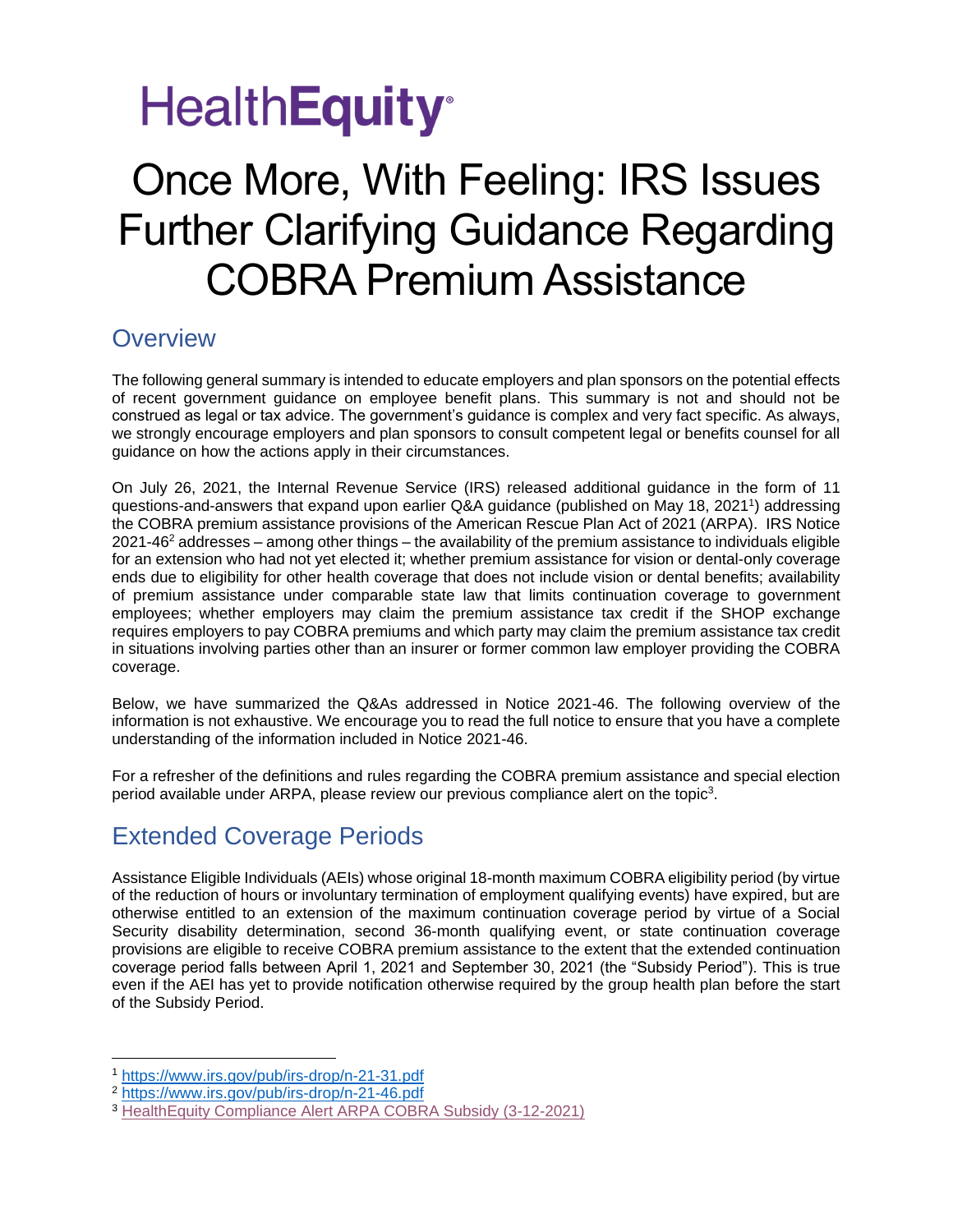# **HealthEquity®**

For example, a COBRA qualified beneficiary who was involuntarily terminated elected COBRA coverage for herself and her spouse effective January 1, 2020; their maximum 18-month COBRA eligibility end date would end June 30, 2021. The former employee and her spouse divorce May 31, 2020. Generally, the exspouse would be required to provide notice of this second qualifying event within 60 days of the qualifying event or, if later, the date coverage would be lost<sup>4</sup> (i.e., July 30, 2020). However, due to the IRS and Department of Labor (DOL) having extended various deadlines applicable to participants and plan administrators – including the deadlines for notifying the plan of qualifying events during the COVID-19 Outbreak Period beginning March 1, 2020 and ending 60 days after the yet-to-be-announced end of the COVID-19 emergency<sup>5</sup> – the ex-spouse would have until July 30, 2021 (i.e., one year from July 30, 2020) to notify the group health plan of the divorce and request an extension of his continuation coverage to a period of up to 36 months from January 1, 2020 (i.e., until December 31, 2022). Provided this notification is provided timely, this ex-spouse – who is an AEI by virtue of the former employee's involuntary termination of employment – would be entitled to receive the COBRA premium assistance for the Subsidy Period.<sup>6</sup>

### End of Subsidy Period

ARPA provides that, if an AEI becomes eligible for other group health coverage<sup>7</sup> or Medicare prior to September 30, 2021 (or reaches the end of her/his maximum COBRA coverage period), her/his entitlement to the premium assistance ends. The IRS clarifies that eligibility for the subsidy ends even if the other disqualifying coverage does not include the same benefits provided under the continuation coverage.

For example, an AEI's eligibility to receive premium assistance would end for a dental or vision-only election of continuation coverage if that AEI becomes eligible for Medicare even though Medicare generally does not offer dental or vision benefits.

### Comparable State Continuation Coverage

State continuation coverage is deemed to provide coverage comparable to federal COBRA and therefore qualifies AEIs covered by that state continuation coverage to be eligible to receive premium assistance even if the state program covers only a subset of state residents (e.g., as employees of a state or local government unit).

<sup>4</sup> 26 USC § 4980B(f)(6)(C); 29 USC § 1166(a)(3); 42 USC § 300bb-6(3); 26 CFR § 54.4980B-6, Q&A-2(a); 29 CFR § 2590-606-3(c)(1)

<sup>5</sup> See the "Extension of Certain Timeframes for Employee Benefit Plans, Participants, and Beneficiaries Affected by the COVID-19 Outbreak" (available at [https://www.federalregister.gov/documents/2020/05/04/2020-09399/extension-of-certain-timeframes-for](https://www.federalregister.gov/documents/2020/05/04/2020-09399/extension-of-certain-timeframes-for-employee-benefit-plans-participants-and-beneficiaries-affected)[employee-benefit-plans-participants-and-beneficiaries-affected\)](https://www.federalregister.gov/documents/2020/05/04/2020-09399/extension-of-certain-timeframes-for-employee-benefit-plans-participants-and-beneficiaries-affected) and the DOL Employee Benefits Security Administration Disaster Relief Notice 2021-01 (available at [https://www.dol.gov/sites/dolgov/files/ebsa/employers-and-advisers/plan-administration-and](https://www.dol.gov/sites/dolgov/files/ebsa/employers-and-advisers/plan-administration-and-compliance/disaster-relief/ebsa-disaster-relief-notice-2021-01.pdf)[compliance/disaster-relief/ebsa-disaster-relief-notice-2021-01.pdf\)](https://www.dol.gov/sites/dolgov/files/ebsa/employers-and-advisers/plan-administration-and-compliance/disaster-relief/ebsa-disaster-relief-notice-2021-01.pdf)

<sup>&</sup>lt;sup>6</sup> NOTE: IRS Notice 2021-31, Q&A-17 provided that, if an individual is originally on continuation coverage by virtue of an involuntary termination of employment or reduction of hours and has subsequently remained on continuation coverage due to a second qualifying event, such as a divorce, a Social Security 11-month disability determination, or an extension under applicable state continuation laws, the subsidy will be available for those coverage periods falling during the ARPA subsidy period. However, IRS Notice 2021- 46 expanded on this to clarify that an AEI would not have to be enrolled in continuation coverage on April 1, 2021 to receive the premium assistance.

 $7$  Not including excepted benefits such as standalone dental or vision plans, employee assistance programs, Health FSAs, Health Reimbursement Arrangements (HRAs), Qualified Small Employer HRAs.